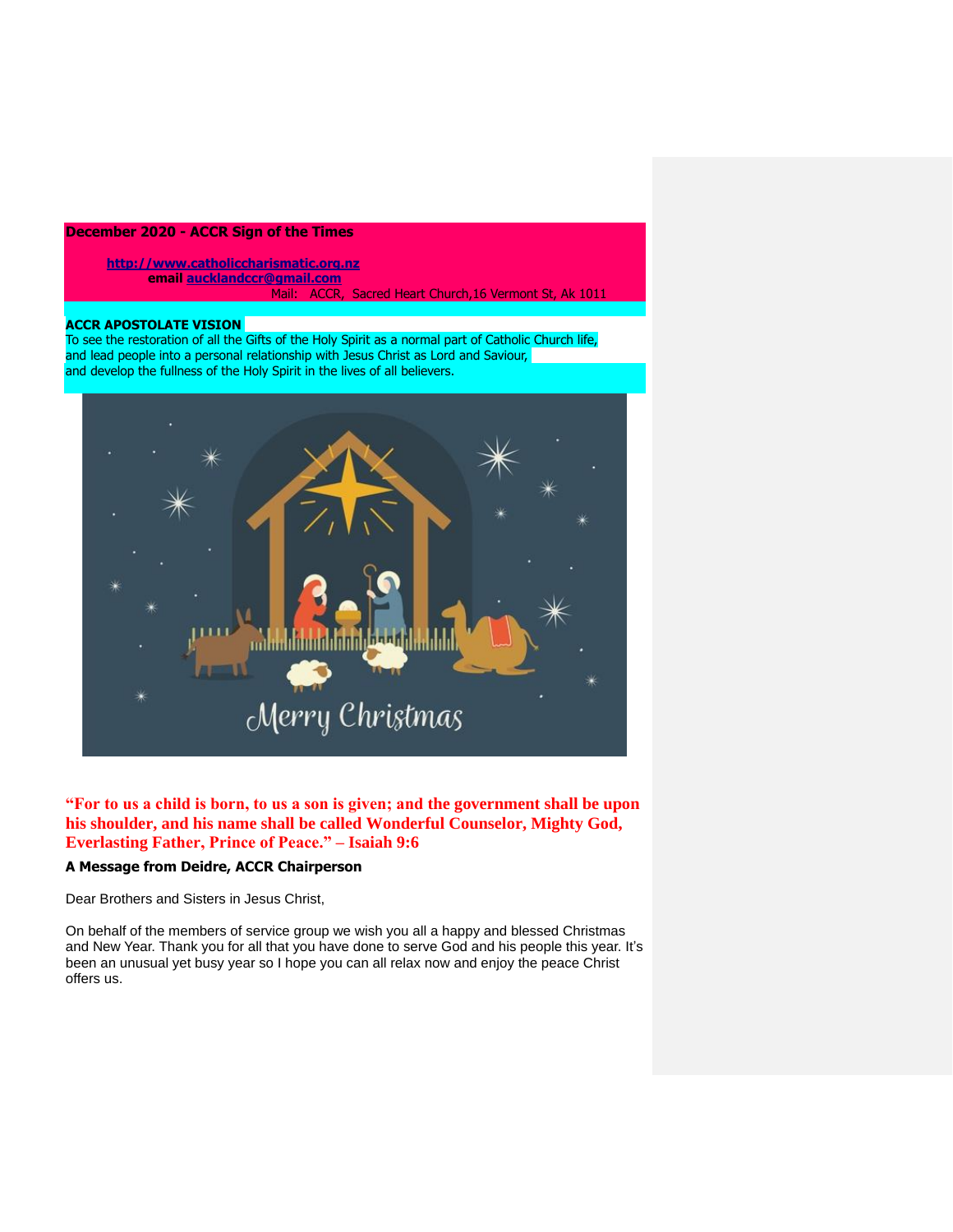Please keep Pravina in your prayers. She has been unwell for some time now so let's storm heaven for her healing.

We didn't send out newsletters in October and November as Whatsapp and quick emails became the best way to circulate information.

**Please keep the day of February 20th free. (Not 13th Feb as suggested earlier.)** We have been asked by CharisNZ NSC to have formation in Praise and Worship and Prayer Ministry and will try to incorporate this with our opening mass. In some parishes they are now offering prayer ministry after Sunday mass but we need to have more people trained to do this. We will organize a formation day open to everyone and send out more information to you in January.

**Please keep March 20th free.** We have invited Father John to lead another healing outreach at Sacred Heart Church. He will also be doing healing outreaches from other venes in the days following this.

**CHARIS Servant Leadership Course online. Reminder if you are interested: See previous email.** For more information see [https://www.charis.international/en/servant](https://www.charis.international/en/servant-leadership/)[leadership/](https://www.charis.international/en/servant-leadership/)

**The course begins Friday January the 22nd but registrations are due by Jan 1st. \$100 US. If you are registering please tell deidre.broome@gmail.com**

**Training opportunity- NSW CCR Equipped weekend 30-31 January** will be available via Youtube. See attached flyer. I'll forward more info when received.

#### **2020 CharisNZ AGM**:

Mike Lobo and I attended this November 20th-22<sup>nd</sup>, along with representatives from various currents of Grace in NZ. There was a positive atmosphere and good sharing about what the different groups are doing.

We have a new National chairperson, Helen Smithson. Helen is the coordinator of Currents of Grace in Hamilton. In 2018 she attended the Charis Inauguration event in Rome with Anil. Helen's involvement in the Renewal is mainly through Dove. She lived in Whangarei before moving to Hamilton.

#### **Here is the Executive Committee for Nov 2020-2023**

**Chairperson:** Helen Smithson, DSC chairperson, Hamilton.

**Vice chairperson:** Diana Ingles, past Chairperson, Cranz Christchurch.

**Treasurer:** Bill Kornman, Cranz, Hamilton.

**Administrator**: Andy Lovell, Jesus 4 Real, Te Horo.

**Formation:** Maureen Thow, DSC chairperson, Christchurch.

**Intercession:** Anne Lovell, Jesus 4 Real, Te Horo.

**Commented [db1]: Commented [db2R1]:**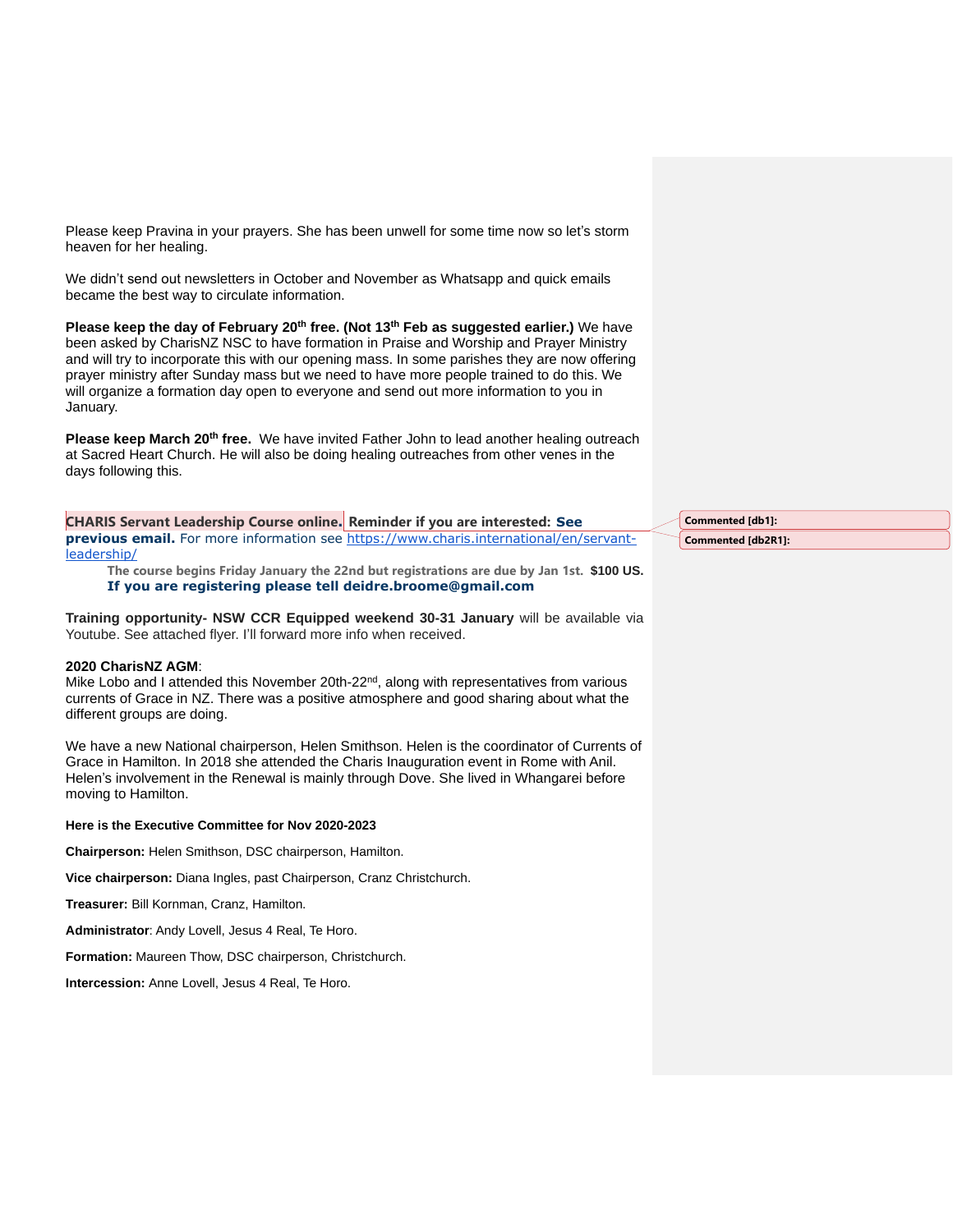**Music:** Mike and Wilma Conroy, Hamilton.

**Ecumenism:** Willie Schryvers Leader of Light of Christ Covenant Community, Nelson (and Mark Challies nominated, tbc) Lamb of God National **Leader, Christchurch.**

**Conference: Johnson Karatha,** Jesus Youth NZ Rep, Christchurch.

#### **Yet to be appointed**

**Chaplain/liaison priest:** nominated, tbc, Mons Frank Eggleton

**Mercy:** nominated, tbc, Diana to ask Josie Olsen, Oasis ministry, Wellington **Media and Youth reps.**

## P**lease continue to keep members of the renewal and plans underway in your prayers.**

We wish you and your families a blessed and safe Christmas and New Year,

### **Deidre.**

#### **Calendar these CCR dates (for more information see below or in later newsletters)**

| Feb 20th                                        | <b>Formation day and opening Mass for all charismatic groups.</b> Sacred<br>Heart Church, 16 Vermont St, Ponsonby. More info coming in January |
|-------------------------------------------------|------------------------------------------------------------------------------------------------------------------------------------------------|
| March 20 <sup>th</sup><br>and days<br>following | Fr John Rea Healing Outreach at Sacred Heart Ponsonby. March 20th<br>Other venues to be arranged on other days.                                |
| May $23th$ :                                    | <b>Saturday: Pentecost Vigil event</b>                                                                                                         |

#### Reading Material:

Attached is the NSW CCR newsletter. Good articles for holiday reading.

## **ACCR Prayer intentions**

Service group NSC executive team New members for Service Group Unity in the Spirit for all the Renewal groups in Auckland Prayer group leaders and prayer group initiatives For all members of the renewal who are sick